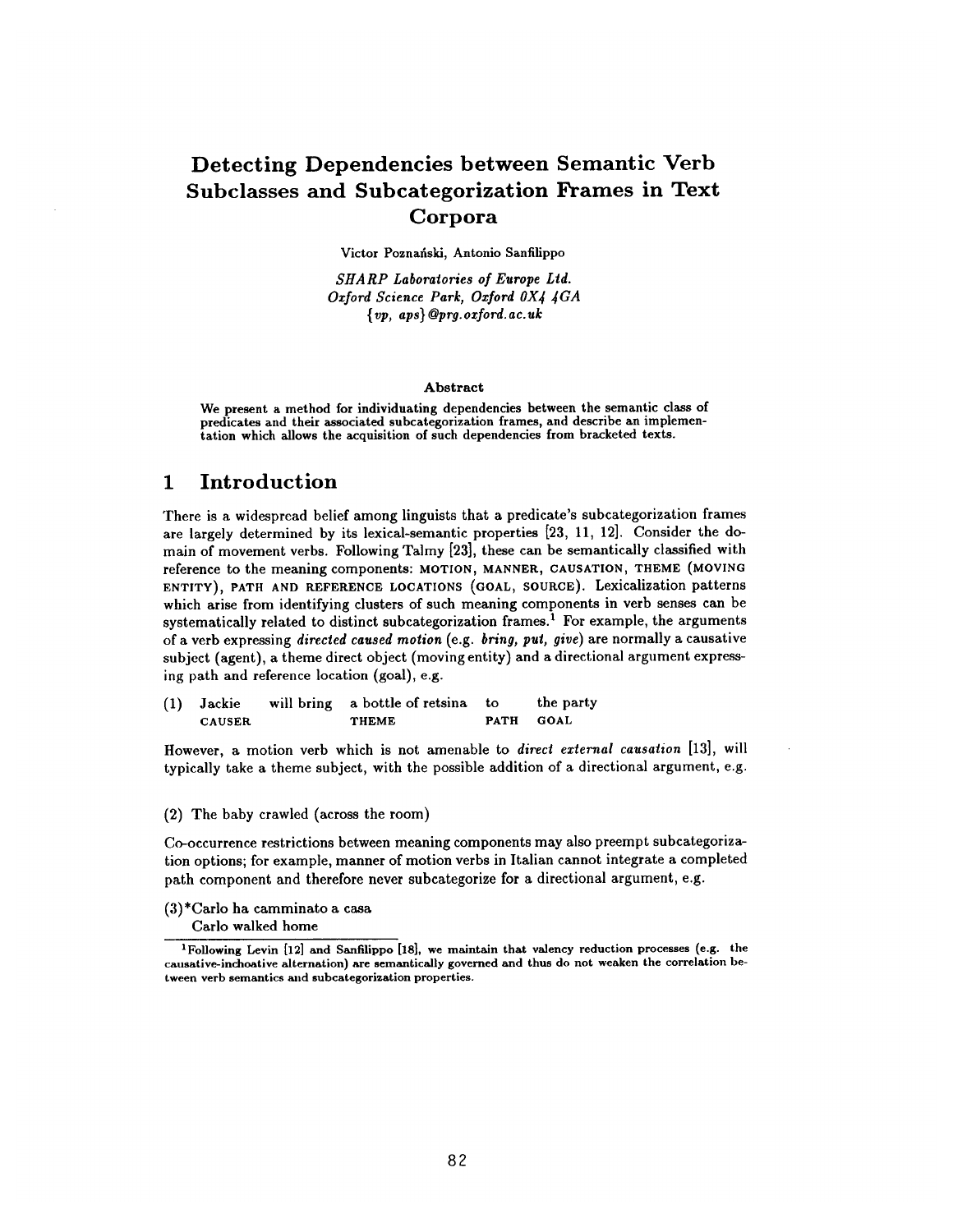These generalizations are important for NLP since they frequently cover large subclasses of lexical items and can be used both to reduce redundancy and elucidate significant aspects of lexical structure. Moreover, a precise characterization of the relation between semantic subclasses and subcategorization properties of verbs can aid lexical disambiguation. For example, the verb *accord* can be used in either one of two senses: *agree*  or *give,* e,g.

(4) a The two alibis do not accord

Your alibi does not accord with his

b They accorded him a warm welcome

*Accord* is intransitive in the *agree* senses shown in (4a), and ditransitive in the *give* sense shown in (4b).

The manual encoding of subcategorization options for each choice of verb subclass in the language is very costly to develop and maintain. This problem can be alleviated by automatically extracting collocational information, e.g. grammar codes, from Machine Readable Dictionaries (MRDs). However, most of these dictionaries are not intended for such processing; their readership rarely require or desire such exhaustive and exacting precision. More specifically, the information available is in most cases compiled manually according to the lexicographer's intuitions rather than (semi-)automatically derived from texts recording actual language use. As a source of lexical information for NLP, MRDs are therefore liable to suffer from omissions, inconsistencies and occasional errors as well as being unable to cope with evolving usage  $[1, 4, 2, 6]$ . Ultimately, the maintenance costs involved in redressing such inadequacies are likely to reduce the initial appeal of generating subcategorization lists from MRDs.

In keeping with these observations, we implemented a suite of programs which provide an integrated approach to lexical knowledge acquisition. The programs elicit dependencies between semantic verb classes and their admissible subcategorization frames using machine readable thesauri to assist in semantic tagging of texts.

## **2 Background**

Currently available dictionaries do not provide a sufficiently reliable source of lexical knowlege for NLP systems. This has led an increasing number of researchers to look at text corpora as a source of information [8, 22, 9, 6, 3]. For example, Brent [6] describes a program which retrieves subcategorization frames from untagged text. Brent's approach relies on detecting nominal, clausal and infinitive complements after identification of proper nouns and pronouns using predictions based on GB's Case Filter [16]  $-e.g.$  in English, a noun phrase occurs to the immediate left of a tensed verb, or the immediate right of a main verb or preposition. Brent's results are impressive considering that no text preprocessing (e.g. tagging or bracketing) is assumed. However, the number of subcategorization options recognized is minimal,<sup>2</sup> and it is hard to imagine how the approach could be extended to cover the full range of subcategorization possibilities without introducing some form of text preprocessing. Also, the phrasal patterns extracted are too impoverished to infer selectional restrictions as they only contain proper nouns and pronouns.

<sup>2</sup>Brent's program recognizes five suhcategorization frames built **out of three** kinds of constituents: noun phrase, clause, infinitive.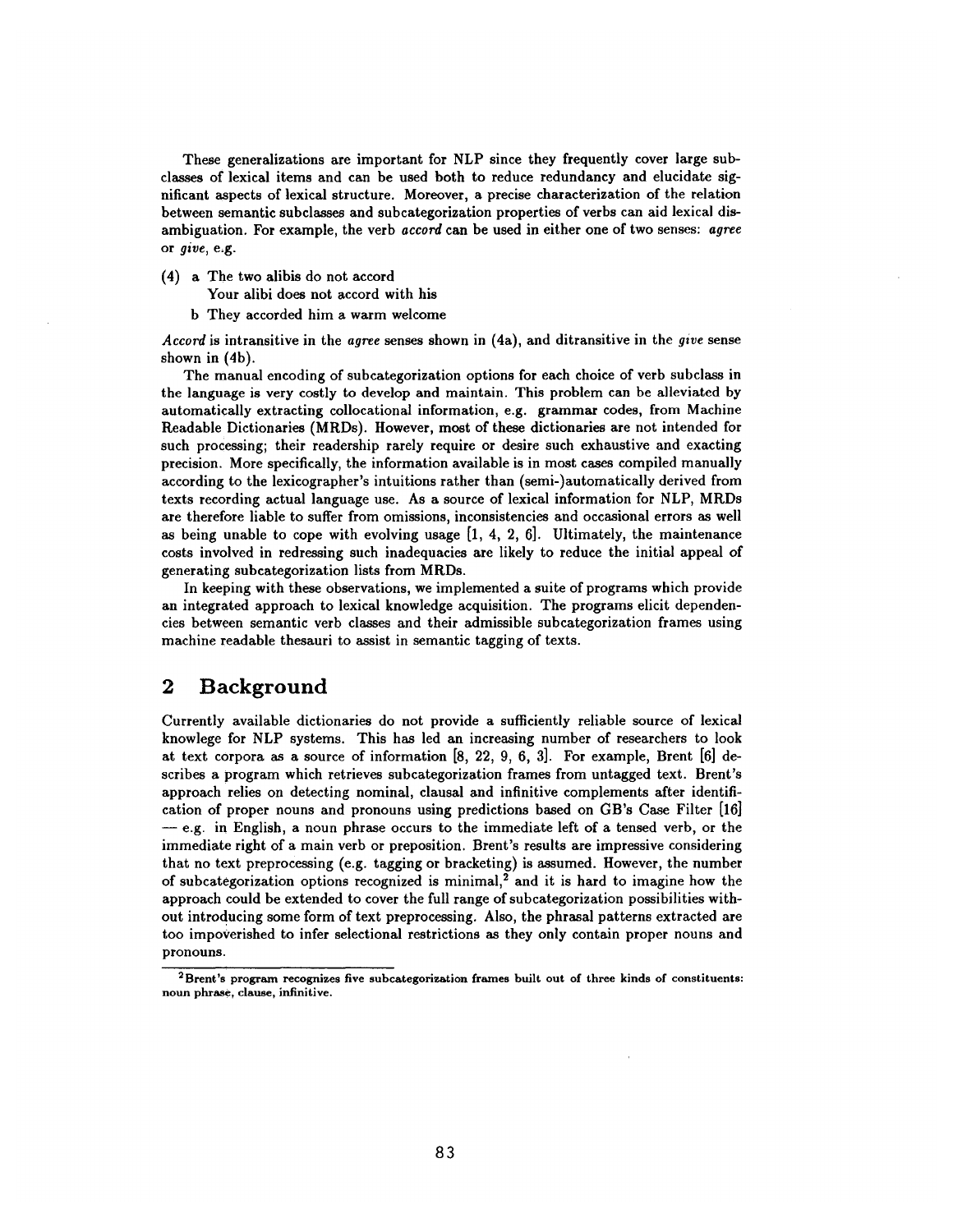Lexical acquisition of collocational information from preprocessed text is now becoming more popular as tools for analyzing corpora are getting to be more reliable [9]. For example, Basili *et al.* [3] present a method for acquiring sublanguage-specific selectional restrictions from corpora which uses text processing techniques such as morphological tagging and shallow syntactic analysis. Their approach relies on extracting word pairs and triples which represent crucial environments for the acquisition of selectional restrictions (e.g. *V\_prep\_N(go, to, Boston)).* They then replace words with semantic tags (V\_prep\_N(PHYSICAL\_ACT-to-PLACE)) and compute co-occurrence preferences among them. Semantic tags are crucial for making generalizations about the types of words which can appear in a given context (e.g. as the argument of a verb or preposition). However, Basili et *al.* rely on manual encoding in the assignment of semantic tags; such a practice is bound to become more costly as the text under consideration grows in size and may prove prohibitively expensive with very large corpora. Furthermore, the semantic tags are allowed to vary from domain to domain (e.g. commercial and legal corpora) and are not hierarchically structured. With no consequent notion of subsumption, it might be impossible to identify "families" of tags relating to germane concepts across sublanguages (e.g. PHYSICAL\_ACT, ACT; BUILDING, REAL\_ESTATES).

# **3 CorPSE: a Body of Programs for Acquiring Semantically Tagged Subcategorization Frames from Bracketed Texts**

In developing CorPSE (Corpus-based Predicate Structure Extractor) we followed Basili *et al.'s* idea of extracting semantically tagged phrasal frames from preprocessed text, but we used the *Longman Lexicon of Contemporary English* (LLOCE [15]) to automate semantic tagging. LLOCE entries are similar to those of learner's dictionaries, but are arranged in a thesaurus-like fashion using semantic codes which provide a linguisticallymotivated classification of words. For example, [19] show that the semantic codes of LLOCE are instrumental in identifying members of the six subclasses of psychological predicates described in (5) [12, 11].

|          | Affect type   Experiencer Subject | Stimulus Subject |  |
|----------|-----------------------------------|------------------|--|
| Neutral  | experience                        | interest         |  |
| Positive | admire                            | fascinate        |  |
| Negative | fear                              | scare            |  |

As shown in (6), each verb representing a subclass has a code which often provides a uniform characterization of the subclass.

|                  | Code   Group Header                  | <b>Entries</b>                                                     |
|------------------|--------------------------------------|--------------------------------------------------------------------|
| - F1             | Relating to feeling                  | feel, sense, experience                                            |
| F140             | Admiring and honouring               | admire, respect, look up to                                        |
| F <sub>121</sub> | Fear and Dread                       | fear, fear for, be frightened                                      |
| F <sub>25</sub>  | Attracting and interesting           | attract, interest, concern                                         |
| F26              | Attracting and interesting very much | fascinate, enthrall, enchant                                       |
| F <sub>122</sub> | Frighten and panic                   | $frighten, \, \, \textit{score}, \, \, \textit{terrify} \, \ldots$ |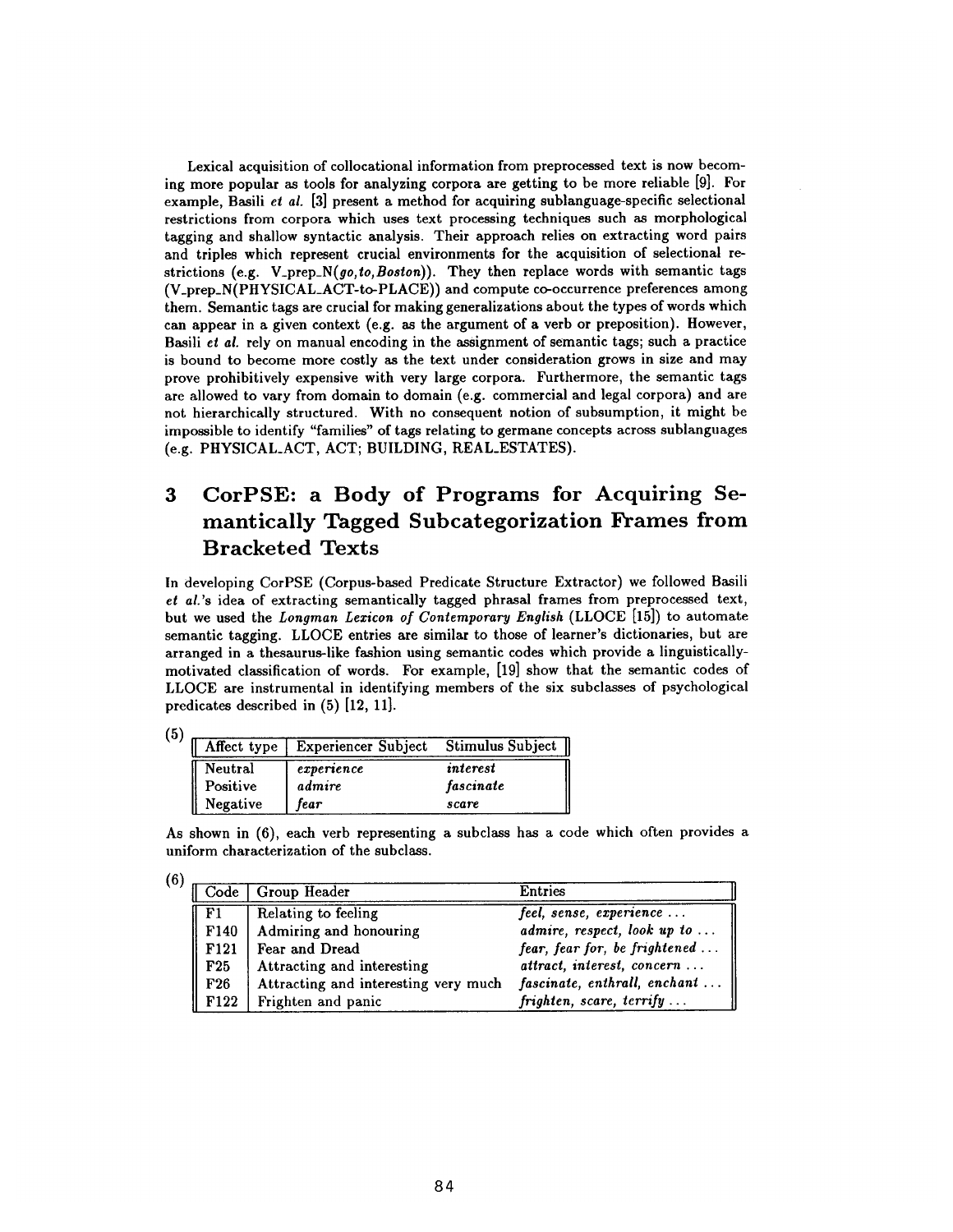Moreover, LLOCE codes are conveniently arranged into a 3-tier hierarchy according to specificity, e.g.

F Feelings, Emotions, Attitudes and Sensations

F20-F40 Liking and not Liking

F26 Attracting and Interesting very much *fascinate, enthrall, enchant, charm, captivate* 

The bottom layer of the hierarchy contains over 1500 domain-specific tags, the middle layer has 129 tags and the top (most general) layer has 14. Domain-specific tags are always linked to intermediate tags which are, in turn, linked to general tags. Thus we can tag sublanguages using domain-specific semantic codes (as do Basili *et ai.)* without generating unrelated sets of such codes.

We assigned semantic tags to *Subcategorization Frame tokens* (SF tokens) extracted from the Penn Treebank [14, 20, 21] to produce *Subcategorization Frame types* (SF types). Each SF type consists of a verb stem associated with one or more semantic tags, and a list of its (non-subject) complements, if any. The head of noun phrase complements were also semantically tagged. We used LLOCE collocational information  $-$  grammar codes  $-$  to reduce or remove semantic ambiguity arising from multiple assignment of tags to verb and noun stems. The structures below exemplify these three stages.

```
SF token: ((DENY VB) 
             (NP (ALIENS NNS)) 
             (NP (*COMPOUND-NOUN* (STATE NN) (BENEFITS NNS)))) 
SF type: (("deny" ("C193"-refuse "G127"-reject)) 
             ((*NP* ("C"-people_and_family)) 
              (*NP* ("N"-general_and_abstract_terms)))) 
Disambiguated SF type: (("deny" ("C193")) 
                            ((,NP, ("c")) 
                             (*NP* ("N"))))
```
### 3.1 CorPSE's General Functionality

CorPSE is conceptually segmented into 2 parts: a *predicate structure extractor,* and a *semantic processor.* The predicate structure extractor takes bracketed text as input, and outputs SF tokens. The semantic processor converts SF tokens into SF types and disambiguates them.

#### 3.1.1 Extracting SF Tokens

The predicate structure extractor elicits SF tokens from a bracketed input corpus. These tokens are formed from phrasal fragments which correspond to a subcategorization frame, factoring out the most relevant information. In the case of verbs, such fragments correspond to verb phrases where the following simplificatory changes have been applied:

• NP complements have been reduced to the head noun (or head nouns in the case of coordinated NP's or nominal compounds), e.g. ((FACES VBZ) (NP (CHARGES NNS)))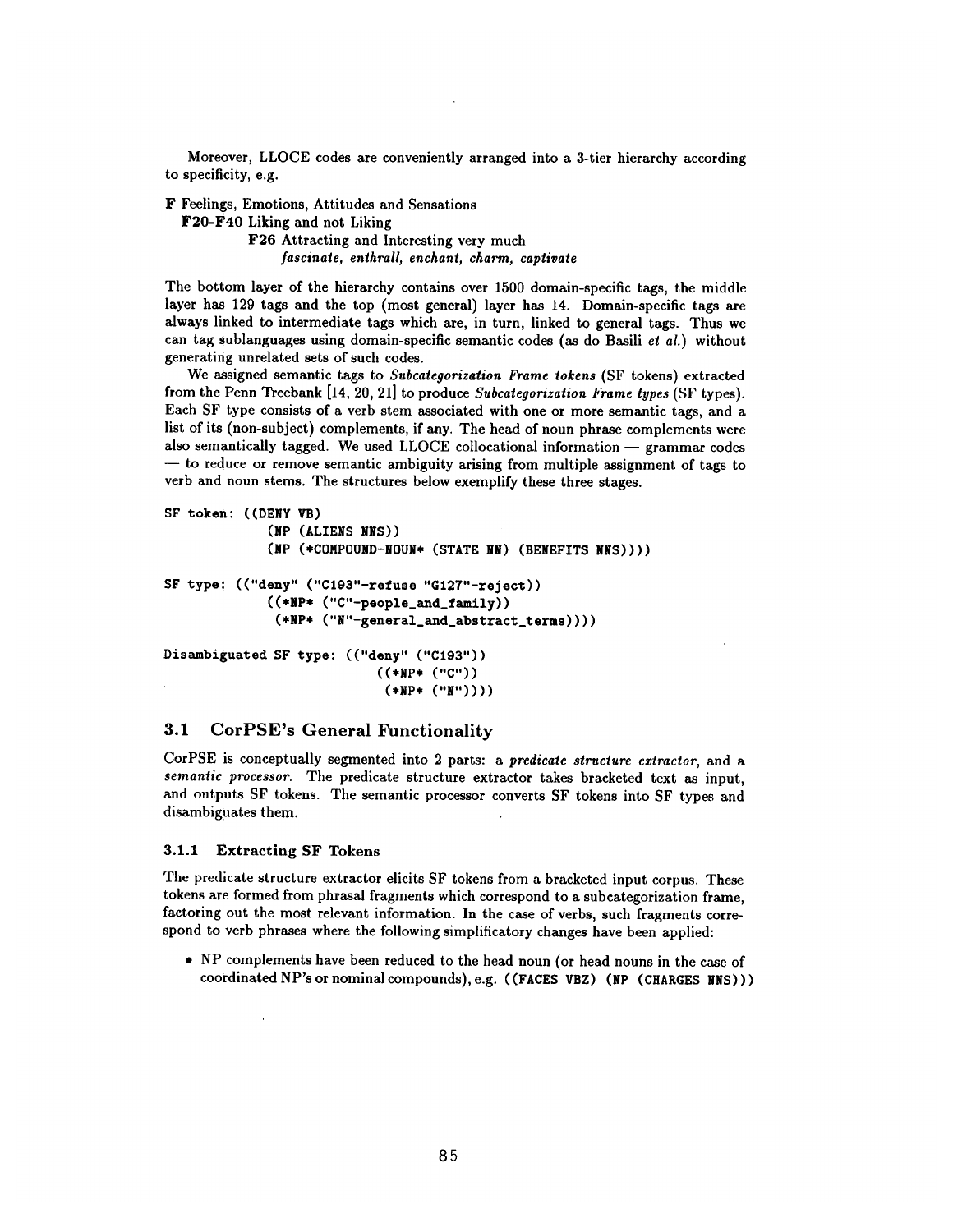- PP complements have been reduced to the head preposition plus the head of the complement noun phrase, e.g.  $((RIDES VBZ) (PP IN ((VAN NIN))))$
- \* VP complements are reduced to a mention of the VFORM of the head verb, e.g. ((TRY VB) (VP TO))
- clausal complements are reduced to a mention of the complementizer which introduces them, e.g. ((ARGUED VBD) (SBAR THAT))

An important step in the extraction of SF tokens is to distinguish passive and active verb phrases. Passives are discriminated by locating a past participle following an auxiliary *be.* 

#### **3.1.2 Converting SF Tokens into SF Types**

The semantic processor operates on the output of the predicate structure extractor. Inflected words in input SF tokens are first passed through a general purpose morphological analyser [17] and reduced to bare stems suitable for automated dictionary and lexicon searches. The next phase is to supplement SF tokens with semantic tags from LLOCE using the facilities of the ACQUILEX LDB [5, 7] and DCK [17]; LLOCE tags are associated with verb stems and simply replace noun stems.

The resulting SF structures are finally converted into SF types according to the representation system whose syntax is sketched in (7) where: *stem* is the verb stem, *parts a*  possibly empty sequence of particles associated with the verb stem,  $\{A \dots N\}$  is the set of LLOCE semantic codes, *pforrn* thehead of a prepositional phrase, *compform* the possibly empty complementizer of a clausal complement, and *cat* any category not covered by np-, pp-, sbar- and vp- frames.

```
(7) SF-type
    sem  ::= (\{A \dots N\}^*)comps
    comp
    np\text{-frame} ::= ( *NP* sem )
    pp-frame ::= 
( *PP* pform comp ) 
    sbar-frame ::= ( *SBAR* compform )
    vp-frame ::= 
( *VP* vform ) 
    cat-frame ::= ( *<b>CAT</b>* cat )
               ( stem parts sem comps ) 
                ::= comp* ::= ( \{ np-frame \mid pp-frame \mid solar-frame \mid vp-frame \mid cat-frame \} )
```
#### 3.1.3 Disambiguating SF Types

The disambiguation module of the semantic processor *coalesces* SF types, and reduces semantic tags when verb stems have several codes.

Coalescing merges SF types with isomorphic structure and identical verb stem, combining the semantic codes of NP-frames, e.g.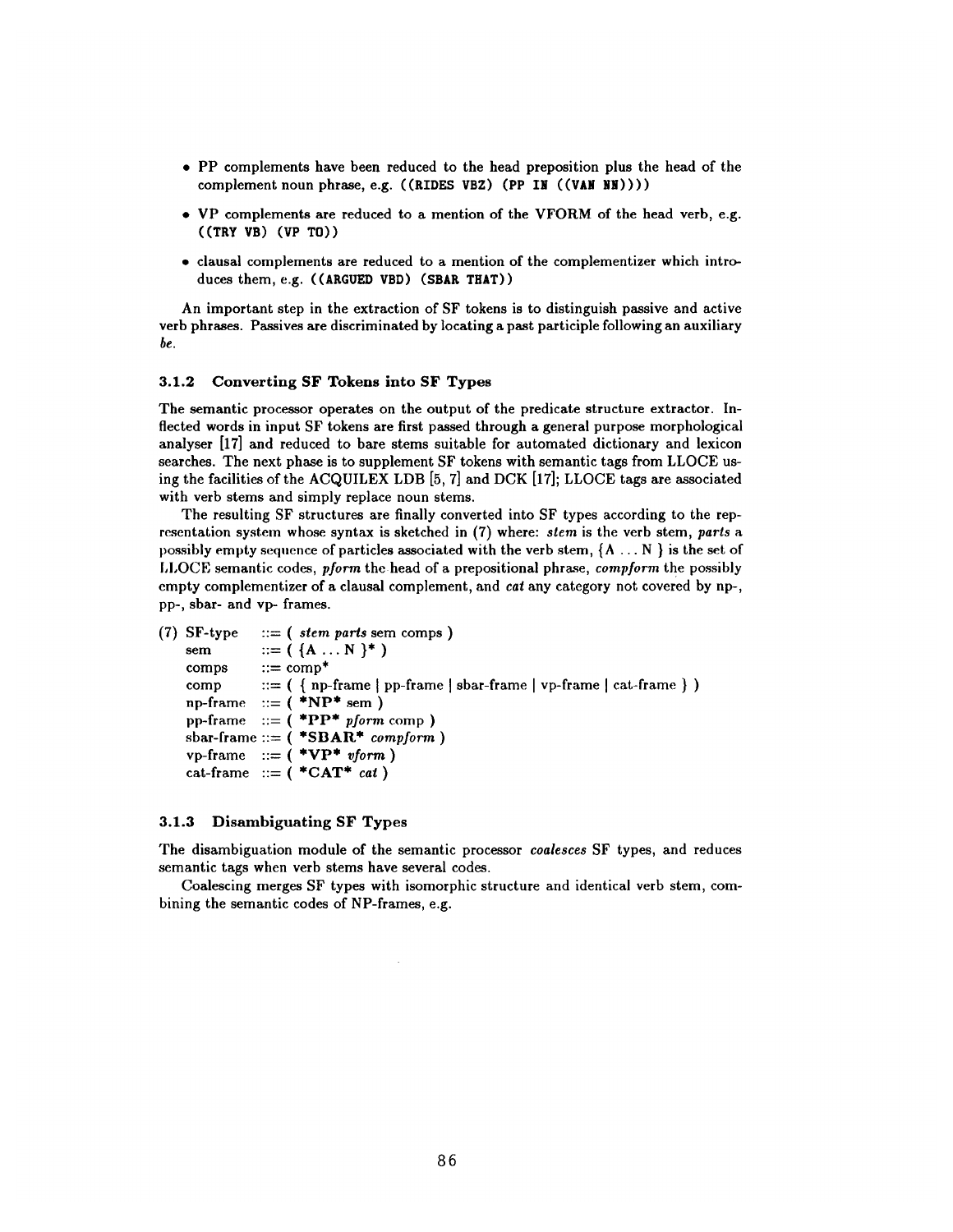```
(("accord" ("D101" "N226"))((*)PP* T0 (*HP* ('C'')))))((\text{``accord''} (\text{``D101''} \text{ ``N226''})) \rightarrow ((\text{``accord''} (\text{``D101''} \text{ ``N226''})) \rightarrow ((\text{``ePP* T0 (*NPI@} (\text{``C''} \text{``G''}))))((*PP* T0 (*NP* ('``G'')))))(("accord" ("D101" "N226"))
     ((*PP* T0 (*NP* ('"C" "G")))))
```
This process can be performed in linear time when the input is lexicographically sorted. We employ two tag reduction methods. The first eliminates equivalent tags, the second applies syntactico-semantic restrictions using LLOCE grammar codes.

More than one LLOCE code can apply to a particular entry. Under these circumstances, it may be possible to ignore one or more of them. For example, the verb *function*  is assigned two distinct codes in LLOCE: 128 *functioning and serving,* and N123 *functioning and performing.* Although I- and N:codes may in principle differ considerably, in this case they are very similar; indeed, the entries for the two codes are identical. This identity can be automatically inferred from the *descriptor* associated with semantic codes in the LLOCE index. For example, for a verb such as *accord* where each semantic code is related to a distinct entry, the index gives two separate descriptors:

#### **accord...**

give v D101 agree v N226

By contrast, different codes related to the same entry are associated with the same descriptor, as shown for the entry *function* below.

#### function ...

work v I28, N123

We exploit the correlation between descriptors and semantic codes in the LLOCE index, reducing multiple codes indexed by the same descriptor to just one. More precisely, the reduction involves substitution of all codes having equal descriptors with a new code which represents the logical conjunction of the substituted codes. This is shown in (8) where "I28+N123" is defined as the intersection of "128" and "N123" in the LLOCE hierarchy of semantics codes as indicated in (9).

|     | (("function" ("I28" "N123"))  | ("function" ("I28+N123"))      |
|-----|-------------------------------|--------------------------------|
| (8) | $((*PP*~LINE~(*NP*~("C")))))$ | $((*PP* LINE (*NP* (''C")))))$ |

(9)

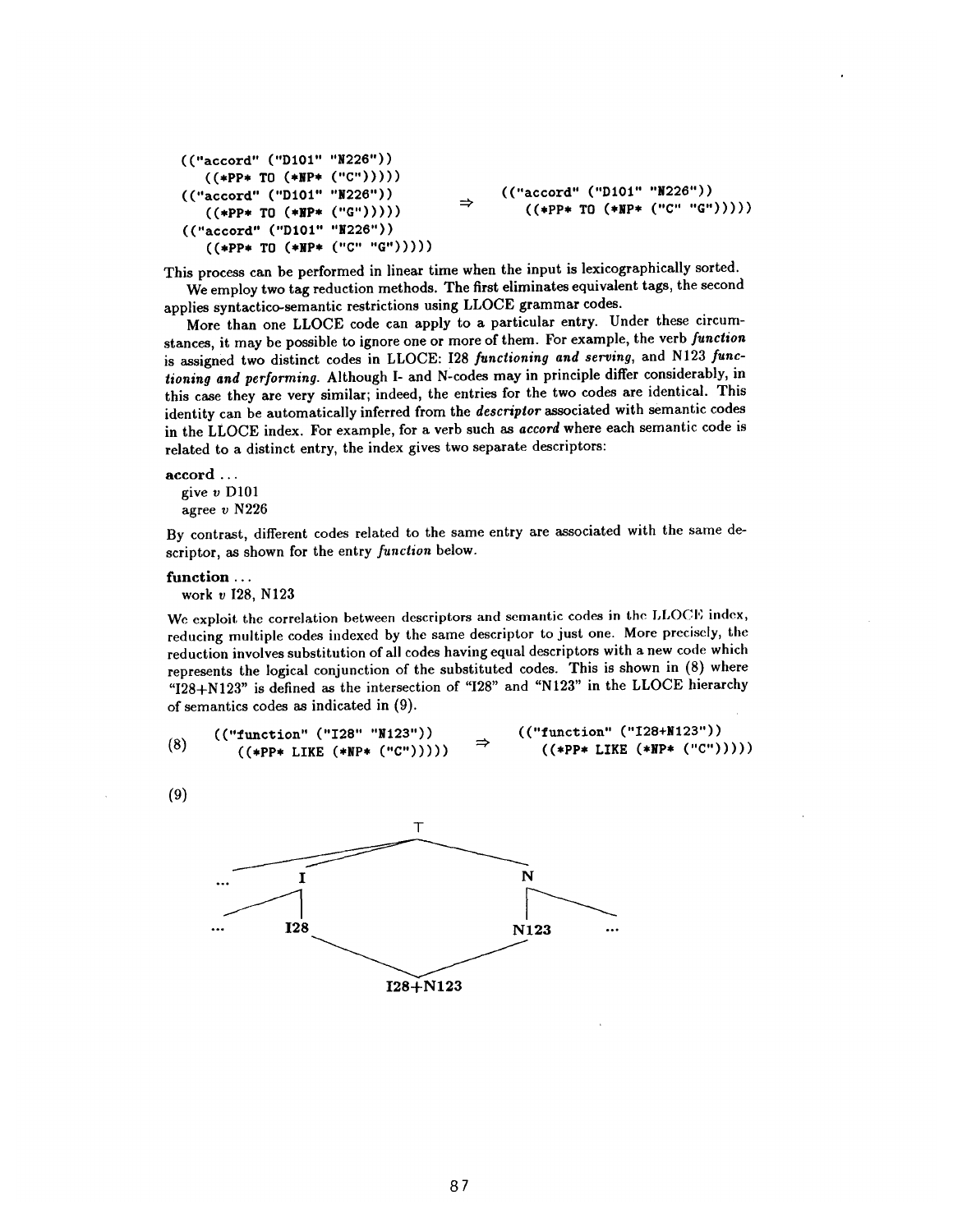The second means for disambiguating SF types consists of filtering out the codes of verb stems which are incompatible with the type of subcategorization frame in which they occur. This is done by using collocational information provided in LLOCE. For example, the verb *deny* is assigned two distinct semantic codes which cannot be reduced to one as they have different descriptors:

```
deny ... 
  refuse v C193 
  reject v G127
```
The difference in semantic code entails distinct subcategorization options: *deny* can have a ditransitive subcategorization frame only in the *refuse* sense, e.g.

(10) Republican senator David Lock's bill would permanently  $\begin{Bmatrix} \text{deny (refuse)} \\ \ast_{\text{deny (reject)}} \end{Bmatrix}$  illegal aliens all State benefits

The codependency between semantic verb class and subcategorization can often be inferred by the grammar code of LLOCE entries. For example, only the entry for the *refuse* sense of *deny* in LLOCE includes the grammar code D1 which signals a ditransitive subcategorization frame:

(ll) C193 *verbs:* not letting or allowing  $\frac{1}{\text{deny}}$  [D1;T1]...

G127 *verbs:* rejecting... deny 1  $\left[\text{T1,4,5;V3}\right] \dots$  2  $\left[\text{T1}\right] \dots$ 

Semantic codes which are incompatible with the SF types in which they occur, such as G127 in (12), can thus be filtered out by enforcing constraints between SF type complement structures and LLOCE grammar codes.

 $(12)$   $(("deny" ("C193" "G127")')$ **((\*NP\* ("C"))**   $(*NP* (''N''))))$ 

To automate this process, we first form a set *GC* of compatible grammar codes for each choice of complement structure in SF types. For example, the set of compatible grammar codes *GC* for any SF type with two noun phrase complements is restricted to the singleton set {D1}, e.g.

(13) ((stem sem) 
$$
\Rightarrow GC = \{D1\}
$$
  
((\*NP\* sem)  
(\*NP\* sem)))

A set of 2-tuples of the form (verb-stem-semantic-code, grammar-codes) is formed by noting the LLOCE grammar codes for each semantic code that could apply to the verb stem. If the grammar codes of any 2-tuple have no intersection with the grammatical restrictions *GC*, we conclude that the associated verb-stem-semantic code is not possible.<sup>3</sup> For example, C193 in the SF type for *deny* in (13) is paired up with the grammar codes {D1;T1} and G127 with (T1,4,5;V3} according to the LLOCE entries for *deny* shown in

<sup>&</sup>lt;sup>3</sup>This procedure is only effective if the corpus subcategorization information is equally or more precise than the dictionary information. For our corpus, it proved to be the case.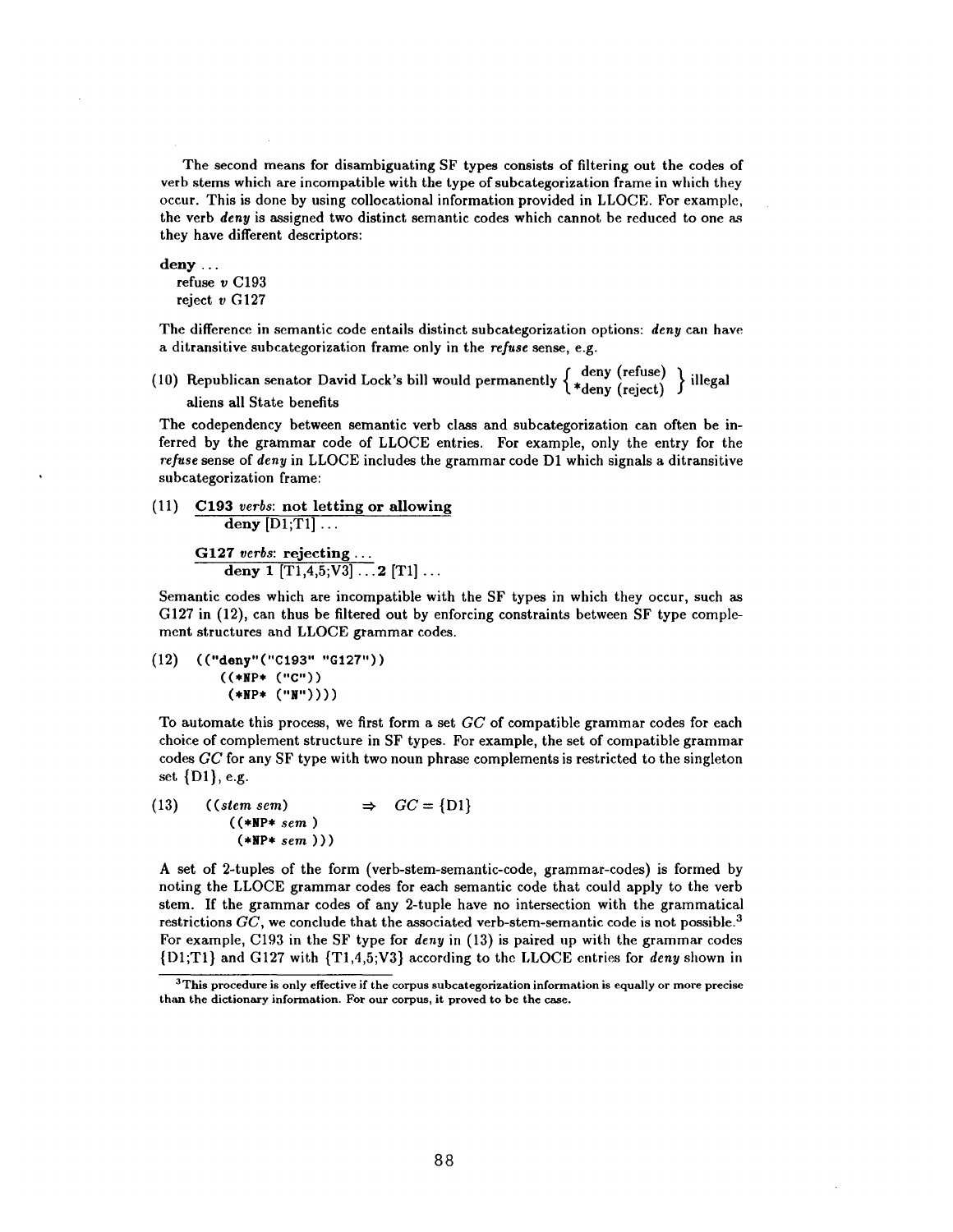$(12)$ . The constraints in  $(14)$  would thus license automatic removal of semantic code  $G127$ from the SF type for ditransitive *deny as* shown in (15).

(14) 
$$
((\text{``deny'' } ((C193, {D1, T1})) \Rightarrow GC = {D1}
$$
  
\n $((G127, {T1, T4, T5, V3})))$   $\Rightarrow GC = {D1}$   
\n $((*NP* ("C"))($   
\n $(*NP* ("M")))))$ 

(15) (("deny" ("C193"-refuse "G127"-reject)) ~ (("deny" ("C193")) ((\*NP\* ("c")) ((.Np. ("c")) **(,NP, ('T')))) (\*NP\* ("r))))** 

It may appear that there is a certain circularity in our work. We use grammar codes to help disambiguate SF types, but it might be argued that the corpus could not have been bracketed without some prior grammatical information: subcategorisation frames. This picture is inaccurate because our SF types provide collocational information which is not in LLOCE. For example, the SF type shown in (16a) captures the use of *link* in (16b); this subcategorization cannot be inferred from the LLOCE entry where no PP headed by *to* is mentioned.

- (16) a (("link" NIL ("N")) **((\*NP, ("c"))**   $(*PP* T0 (*NP* ('B'' 'W''))))$ 
	- b The arrest warrant issued in Florida links the attorney to a government probe of the Medhyin drug cartel ...

Indeed, another possible use for our system would be to provide feedback to an on-line dictionary. We also provide a partial indication of selectional restrictions, i.e. the semantic tags of NP complements. Furthermore, text can be bracketed using techniques such as stochastic and semi-automatic parsing which need not rely on exhaustive lists of subcategorisations.

## **4 Using CorPSE: Emerging Trends and Current Limitations**

In testing CorPSE, our main objectives were:

- to assess the functionality of text pre-processing techniques involving automated semantic tagging and lexical disambiguation, and
- to show that such techniques may yield profitable results in capturing regularities in the syntax-semantics interface

In order to do this, we ran CorPSE on a section of the Penn Treebank comprising 576 bracketed sentences from radio transcripts. /,From these sentences, CorPSE extracted 1335 SF tokens comprising 1245 active VPs and 90 passives. The SF tokens were converted into 817 SF types. The coalescence process reduced the 817 SF types to 583, which are representative of 346 distinct verb stems. The verb stern of 308 of these 583 SF types was semantically ambiguous as it was associated with more than one semantic tag. In some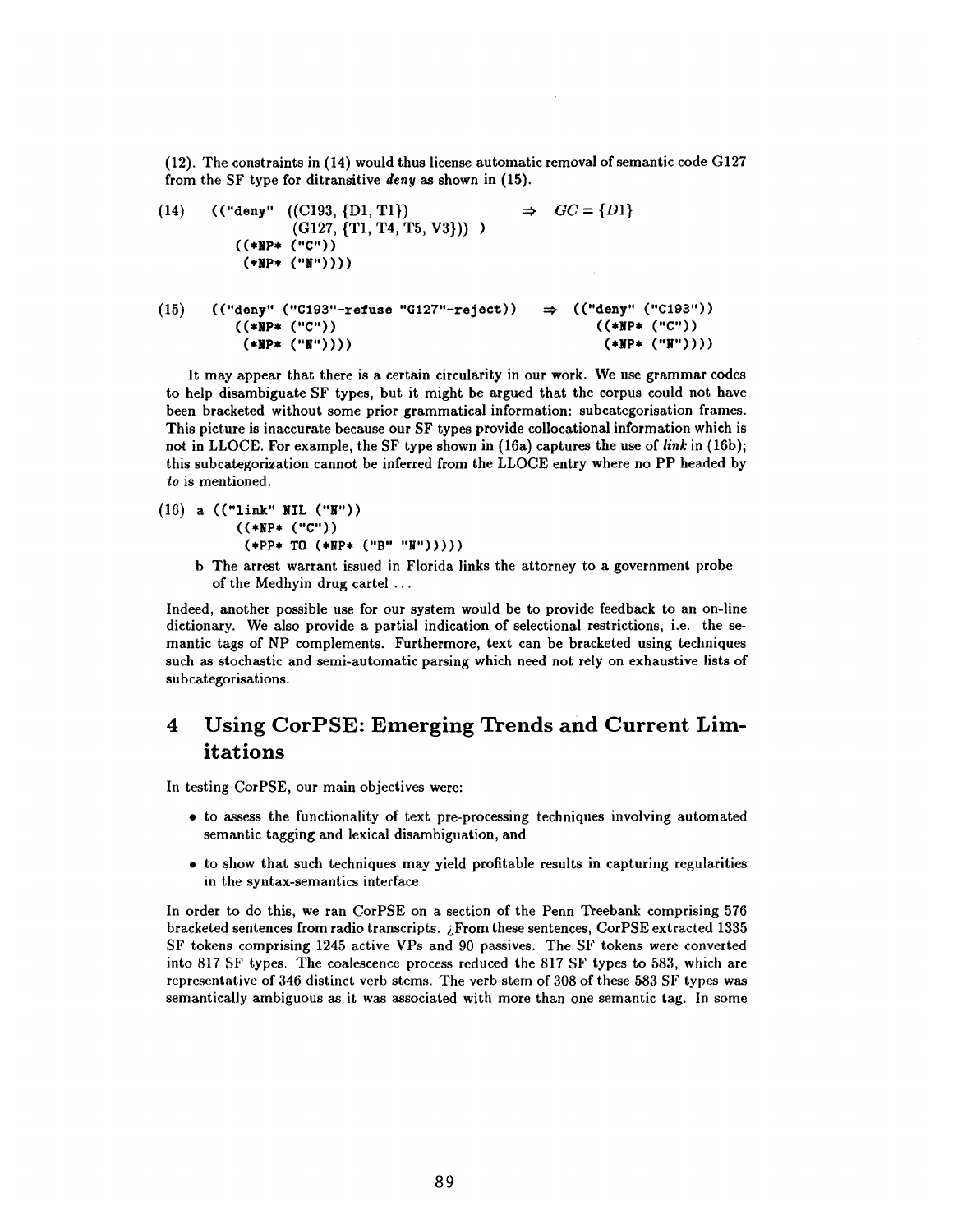cases, this ambiguity was appropriate because the semantic codes assigned to the stem were all compatible with the complement structure of their SF type. For example, the verb *call* can occur in either one of two senses, *summon* and *phone,* with no change in subcategorization structure:

- (17) a Supper is ready, call the kids
	- b Call me when you land in Paris

In this case, CorPSE correctly maintains the ambiguity as shown in (18).

 $(18)$  (("call" ("G"-summon "M"-phone)) (((\*NP\* ("C" "J" "N"))))

In other cases, the ambiguity was in need of resolution as some of the verb-stem's semantic codes referred to the same LLOCE entry or were incompatible with the complement structure in the SF type (see §3.1.3). Disambiguation using semantic tag equivalence reduced the ambiguity of 206 types, totally disambiguating 31 stems. Applying collocation restrictions further reduced 38 stems, totally disambiguating 24 of them.

Taking into account that the amount of data processed was too small to use statistical techniques for disambiguation, the results achieved are very promising: we managed to reduce ambiguity in over half the SF types and totally disambiguated 16 percent, thus providing a unique correspondence between semantic verb class and subcategorization frame in 346 cases. Of the remaining 179 SF frames, 106 had verb stems with two semantic codes, 72 had verb stems with 3-5 semantic codes and the verb stem of one SF type had 6. Needless to say, the number of ambiguous SF types is bound to increase as more texts are processed. However, as we accumulate more data, we will be able to apply statistical techniques to reduce lexical ambiguity, e.g. by computing co-occurrence restrictions between the semantic codes of the verb stem and complement heads in SF types.

The table below summarizes some of the results concerning the correlation of semantic codes and subcategorization options obtained by running CorPse on the Penn Treebank fragment. The first column lists the LLOCE semantic codes which are explained in (20). The second column indicates the number of unique subcategorization occurrences for each code. A major difficulty in computing this relation was the presence of certain constituents as arguments that are usually thought of as adjuncts. For example, purpose clauses and time adverbials such as *yesterday, all day, in March, on Friday* had often been bracketed as arguments (i.e. sisters to a V node). Our solution was to filter out inadequately parsed arguments semi-automatically. Certain constituents were automatically filtered from SF types as their status as adjuncts was manifest, e.g. complements introduced by prepositions and complementizers such as *without, as, since* and *because.*  Other suspect constituents, such as infinitive VPs which could represent purpose clauses, were processed by direct query. A second problem was the residual ambiguities in SF types mentioned above. These biased the significance of occurrences since one or more codes in an ambiguous SF type could be inconsistent with the subcategorization of the SF type. A measure of the "noise" factor introduced by ambiguous SF types is given in the third column of (19), where ambiguity rate is computed by dividing the number of codes associated with the same complement structure by the number of occurrences of that code with any complement structure. This ambiguity measure allows the significance of the figures in the second column to be assessed. For example, since the occurrences of "E" instances were invariably ambiguous, it is difficult to draw reliable conclusions about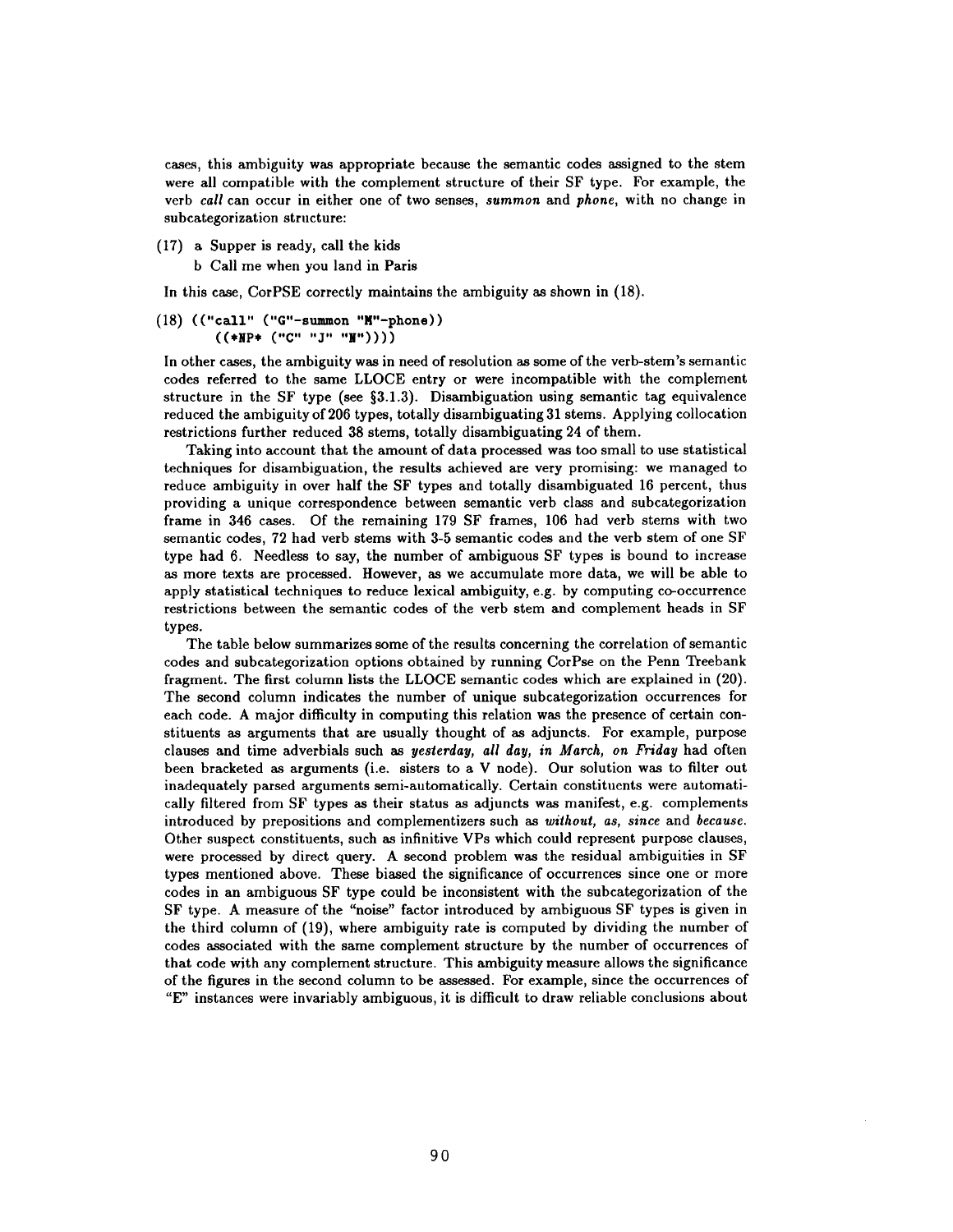them. Indeed, on referring most of these SF types (e.g. *beat, bolt* and *have)* back to their source texts, the "Food & Drink" connotation proved incorrect. The figures in column 1 were normalised as percentages of the total number of occurrences in order to provide a measure of the statistical significance of the results in the remaining columns. We thus conclude that the results for B, E, H, and I are unlikely to be significant as they occur with low relative frequency and are highly ambiguous. The final three columns quantify the relative frequency of occurrence for VP, SBAR and PP complements in SF types for each semantic code.

| $\overline{\text{Code}}$ | $#$ Occ. | % Ambig | Rel. Freq. | $\%$ VP          | <b>% SBAR</b> | $\overline{\%$ PP |
|--------------------------|----------|---------|------------|------------------|---------------|-------------------|
| A                        | 4        |         |            |                  |               | 0                 |
| B                        | 9        | 44      |            | 0                | 0             | 3                 |
| $\mathbf C$              | 72       | 67      | 9          | 15               | 0             | 39                |
| D                        | 57       | 65      |            | 16               | 4             | 44                |
| E                        | 23       | 83      | 3          | 22               | 0             | 57                |
| F                        | 42       | 40      | 5          | 10               | $\bf{2}$      | 21                |
| G                        | 132      | 33      | 17         | 7                | 14            | 28                |
| H                        | 11       | 82      |            | 0                | 0             | 27                |
|                          | 27       | 74      | 3          | 4                | 0             | 63                |
| J                        | 68       | 57      | 9          | 12               |               | 35                |
| K                        | 29       | 69      |            | 0                | 0             | 48                |
| L                        | 33       | 36      | 4          | 21               | 3             | 27                |
| M                        | 130      | 50      | 16         | $\boldsymbol{2}$ |               | 52                |
| N                        | 161      | 44      | 20         | 14               | 4             | 35                |

(20)

| $\text{Code}$ | Explanation                                               |
|---------------|-----------------------------------------------------------|
| A             | Life & Living Things                                      |
| В             | The Body, its Functions & Welfare                         |
| C             | People & the Family                                       |
| D             | Building, Houses, the Home, Clothes                       |
| E             | Food, Drink & Farming                                     |
| F             | Feelings, Emotions, Attitudes & Sensations                |
| G             | Thought & Communication, Language & Grammar               |
| H             | Substances, Materials, Objects & Equipment                |
|               | Arts & Crafts, Science & Technology, Industry & Education |
|               | Numbers, Measurement, Money & Commerce                    |
| K             | Entertainment, Sports & Games                             |
| L             | Space and Time                                            |
| М             | Movement, Location, Travel & Transport                    |
| N             | General & Abstract Terms                                  |

Although the results are not clear-cut, there are some emerging trends worth considering. For example, the low frequency of VP and SBAR complements with code *"M"* reflects the relatively rare incidence of clausal arguments in the semantics of motion and location verbs. By contrast, the relatively high frequency of PP complements with this code can be related to the semantic propensity of motion and location verbs to take spatial arguments.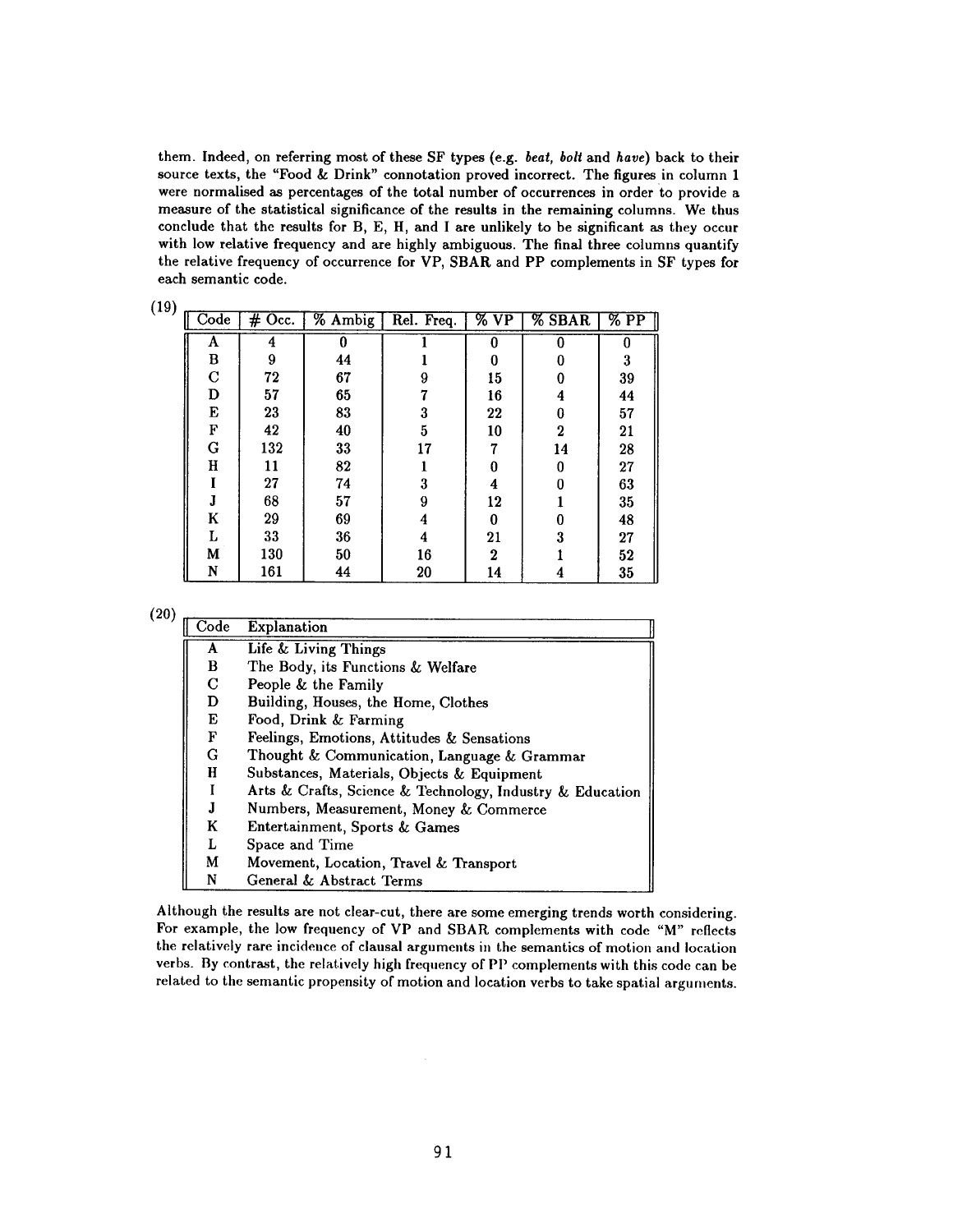The "A" verbs (eg. *create, live* and *murder)* appear to be strongly biased towards taking a direct object complement only. This might be due to the fact that these verbs involve creating, destroying or manipulating life rather than events. Finally, the overwhelmingly high frequency of SBAR complements with "G" verbs is related to the fact that thought and communication verbs typically involve individuals and states of affairs.

We also found interesting results concerning the distribution of subcategorization options among specializations of the same general code. For example, 23 out of 130 occurrences of "M" verbs exhibited an "NP PP" complement structure; 17 of these were found in SF types with codes "M50-M65" which largely characterize verbs of caused directed motion: *Putting and Taking, Pulling*  $&$  *Pushing.* This trend confirms some of the observations discussed in the introduction. It is now premature to report results of this kind more fully since the corpus data used was too small and genre-specific to make more reliable and detailed inferences about the relation between subcategorization and semantic verb subclass. We hope that further work with larger corpora will uncover new patterns and corroborate current correlations which at present can only be regarded as providing suggestive evidence. Other than using substantially larger texts, improvements could also be obtained by enriching SF types, e.g. by adding information about subject constituents.

### **5 Conclusions**

We have provided the building blocks for a system that combines the advantages of freetext processing of corpora with the more organised information found in MRDs, such as semantic tags and collocational information. We have shown how such a system can be used to acquire lexical knowledge in the form of semantically tagged subcategorization frames. These results can assist the automatic construction of lexicons for NLP, semantic tagging for data retrieval from textual databases as well as to help maintain, refine and augment MRDs.

## **Acknowledgements**

 $\sim$ 

Some of the work discussed in this paper was carried out at the Computer Laboratory in Cambridge within the context of the ACQUILEX project. The Penn-Treebank-data used were provided in CD-ROM format by the University of Pennsylvania through the ACL Data Collection Initiative (ACL/DCI CD-ROM I, September 1991). We are indebted to Inn Johnson for helpful comments and encouragement, and to John Beaven and Pete Whitelock for providing feedback on previous versions of this paper. Many thanks also to Ann Copestake and Victor Lesk for their invaluable contribution towards mounting LLOCE on the LDB.

### **References**

[1] Atkins, B., Kegl, J. & Levin, B. (1986) Explicit and Implicit Information in Dictionaries. In *Advances in Lexicology,* Proceedings of the Second Annual Conference of the Centre for the New OED, University of Waterloo, Waterloo, Ontario.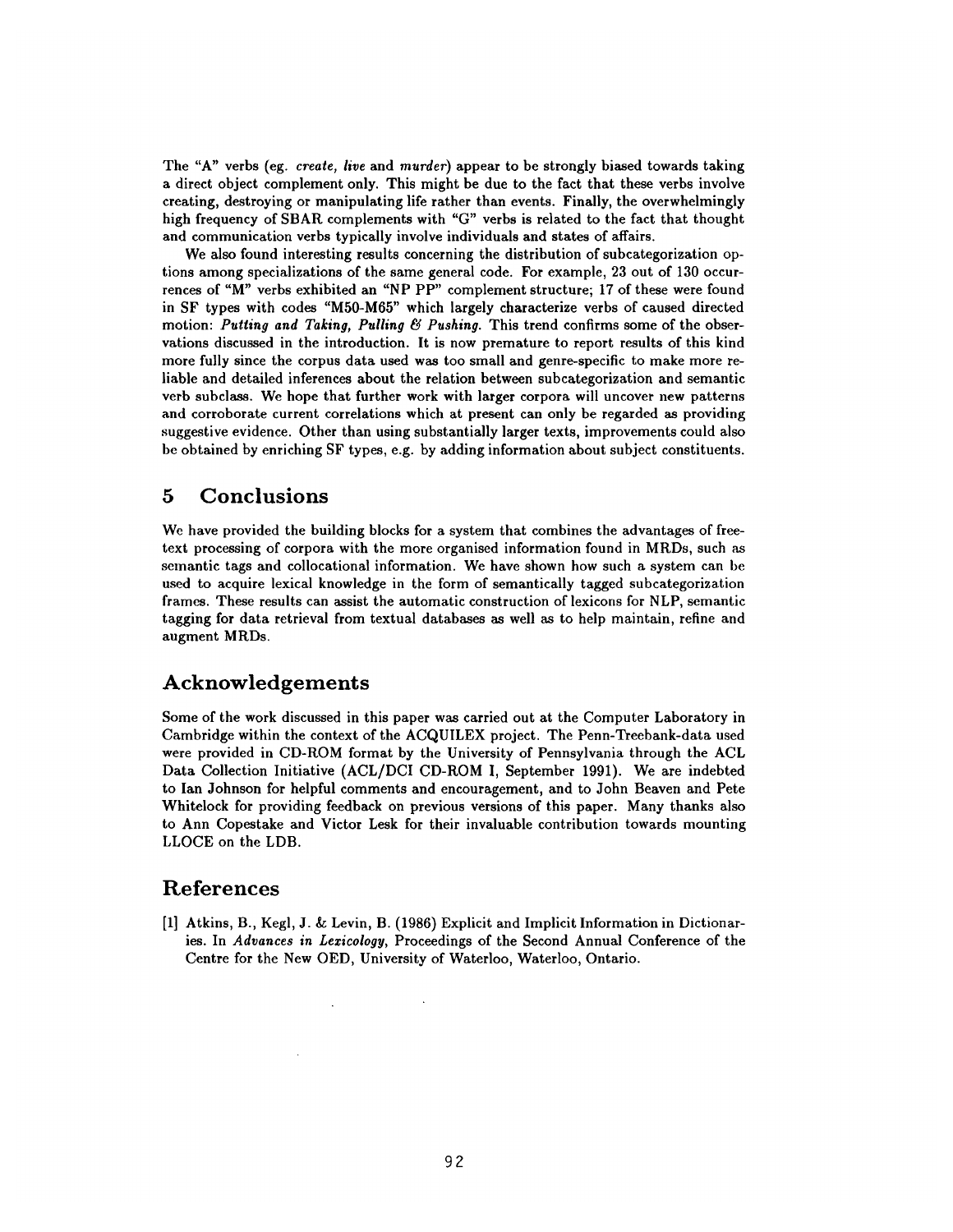- [2] Atkins, B. & Levin, B. (1991) Admitting Impediments. In Zernik, U. (ed.) *Lexical Acquisition: Using On-Line Resources to Build a Lexicon.,* Lawrence Erlbaum Associates, Hillsdale, New Jersey.
- [3] Basili, R. and Pazienza, M. T. and Velardi, P. (1992). Computational Lexicography: the Neat Examples and the Odd Exemplars. In *Proc. 3rd Conference on Applied NLP,*  Trento, Italy.
- [4] Boguraev, B. & Briscoe, T. (1989) Utilising the LDOCE Grammar Codes. In Boguraev, B. & Briscoe, T. (eds.) *Computational Lexicography for Natural Language Processing.*  Longman, London.
- [5] Boguraev, B., Briscoe, T., Carroll, J. and Copestake, A. (1990) Database Models for Computational Lexicography. In *Proceedings of EURALEX IV*, Málaga, Spain.
- [6] Brent, M R. (1991) Automatic Semantic Classification of Verbs from their Syntactic Contexts: An Implemented Classifier for Stativity. In *Proc 29th ACL,* University of California, Berkeley, California.
- [7] Carroll, J. (1992). The ACQUILEX Lexical Database System: System Description and User Manual. In *The (Other) Cambridge ACQUILEX Papers*, TR 253, University of Cambridge, Cambridge, UK.
- [8] Church, Kenneth and Hanks, Patrick (1989) Word Association Norms, Mutual Information and Lexicography. *Proc 23rd ACL.* pp. 76 - 83.
- [9] Church, K and Gale, W. and Hanks, P. and Hindle, D (1991) Using Statistics in Lexical Analysis. In *Lexical Acquisition,* Zernik, Uri, Ed. Erlbaum, Hillsdale, NJ.
- [10] Hindle, D. (1990). Noun Classification from Predicate Argument Structures. In *Proc 28th ACL.* pp. 268 - 275.
- [11] Jackendoff, R. (1990) *Semantic Structures*. MIT Press, Cambridge, Mass.
- [12] Levin, B. (1989) *Towards a Lexical Organization of English Verbs.* Ms., Dept. of Linguistics, Northwestern University
- [13] Levin, B. and Rappaport, M. (1991) The Lexical Semantics of Verbs in Motion: The Perspective from Unaccusativity. To appear in Roca, I. (ed.) *Thematic Structure: Its Role in Grammar*, Foris, Dordrecht.
- [14] Liberman, M. and Marcus, M (1992) *Very Large Text Corpora: Whai Yon Can Do with Them, and How to Do It.* Tutorial notes, 30th ACL, University of Delaware, Newark, Delaware.
- [15] McArthur, T. (1981) *Longman Lexicon of Contemporary English.* Longman, London.
- [16] Rouvret, A. and Vergnaud, J R. (1980) Specifying Reference to the Subject. In *Linguistic Enquiry,* 11(1).
- [17] Sanfilippo, A (1992) A Morphological Analyser for English and Italian. In *The (Other) Cambridge ACQUILEX Papers,* TR 253, University of Cambridge, Cambridge, UK.